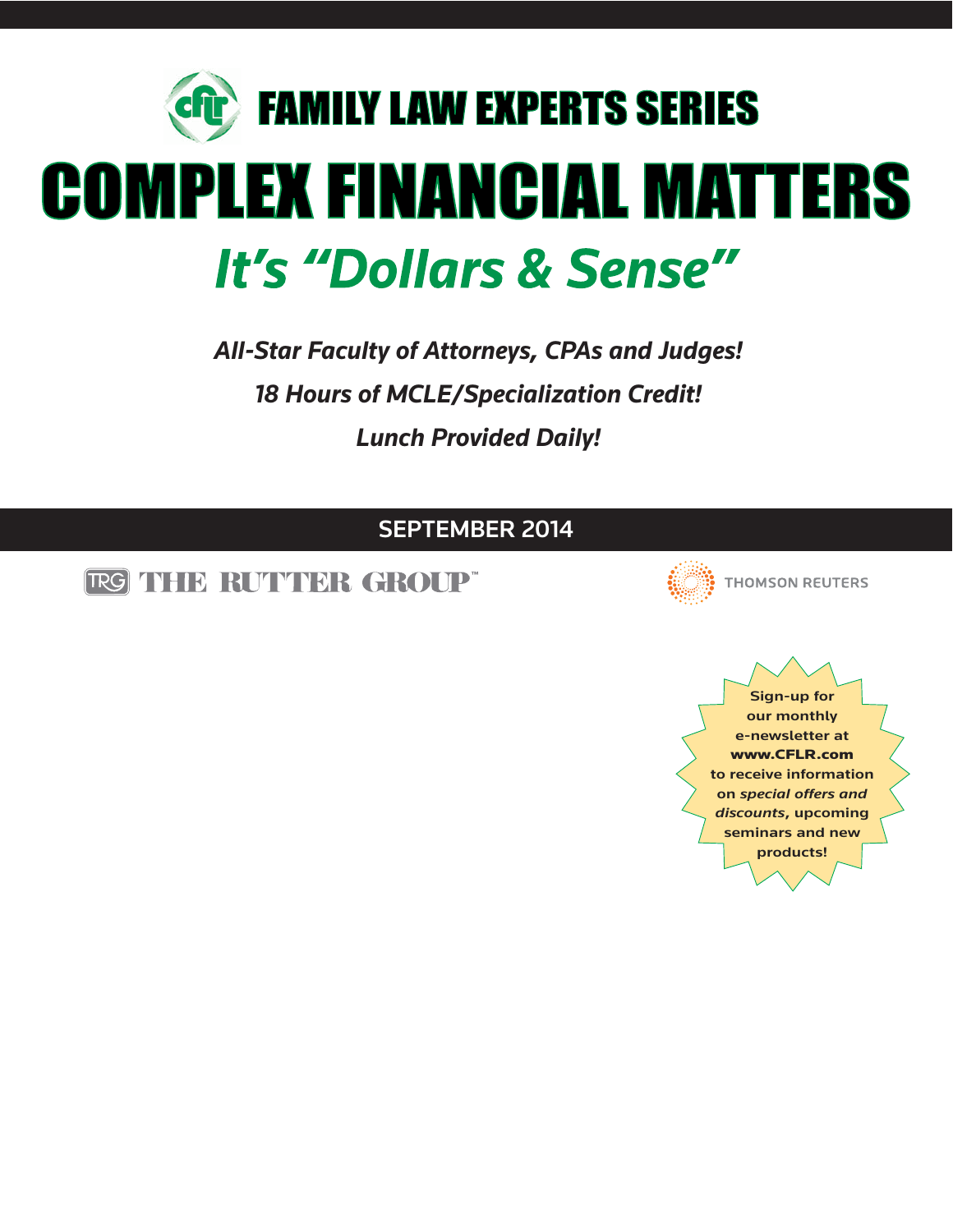## **California Family Law Report FAMILY LAW EXPERTS SERIES COMPLEX FINANCIAL MATTERS It's "Dollars & Sense"**

### **FOCUS**

This three-day 18-hour program is CFLR's latest installment in the *Family Law Experts Series. Complex Financial Matters - It's "Dollars & Sense"* brings together an all-star panel of judges and practitioners who are well-seasoned in the complex interplay of family law and financial matters.

Many family law practitioners get "math anxiety" when faced with difficult property and support issues. This program will unravel the approaches to these complex issues, improving your ability to make effective presentations at hearings and trials and plan effective cross-examination of financial experts.

Difficult topics such as tracing, QDROs, characterization of property, and income available for support, among others, will be thoroughly explored and you will gain a greater understanding of how these financial matters affect your family law clients. New attorneys and experienced practitioners alike will benefit from this first-of-its-kind family law financial matters program.

## **HIGHLIGHTS HIGHLIGHTS**

### **PROPERTY CHARACTERIZATION**

- The basics of community property and separate property
- Recent cases addressing apportionment between community and separate property interests
- *Moore-Marsden* claims; reimbursement rights under *Frick* and *Epstein*
- Cash-out refinances under *Branco* and reimbursement rights under Fam.C. §2640 and *Walrath*

### **TITLE PRESUMPTIONS**

- How *Valli* has changed the way we practice family law
- Presumptions concerning acquisitions and fiduciary duties in this new era

### **INCOME AVAILABLE FOR SUPPORT**

- Reading a paycheck to determine income available for support
- Understanding financial statements and general ledgers; and determining how to characterize "phantom income," capital contributions and perquisites

### **RETIREMENT**

- Pitfalls and opportunities
- Considerations in drafting retirement orders and determining community and separate property interests in the plans
- *Green*, *Sonne* and other recent cases discussing how property interests are characterized and divided in pension accounts

• Importance of proper accounting for plan interests and how forensic accountants can assist in determining the interests

### **TRACING**

- Community and separate property contributions in light of *Fick*
- Different rules for commingled and segregated accounts
- How assumptions in a tracing report change the potential outcome
- Effectively presenting and challenging tracing reports

### **ELECTRONIC EVIDENCE**

- Understanding the role of electronic evidence in making financial presentations
- Taking the mystery out of understanding electronic evidence in the realm of family law finance

**MCLE/SPECIALIZATION CREDIT:** Approval of specialization credit in Family Law has been granted by the California Board of Legal Specialization, and approval of MCLE credit for this activity has been granted by the State Bar of California in the amount of 18 hours.

### **To enroll or for more information, call 1-800-747-3161 (ext. 2)**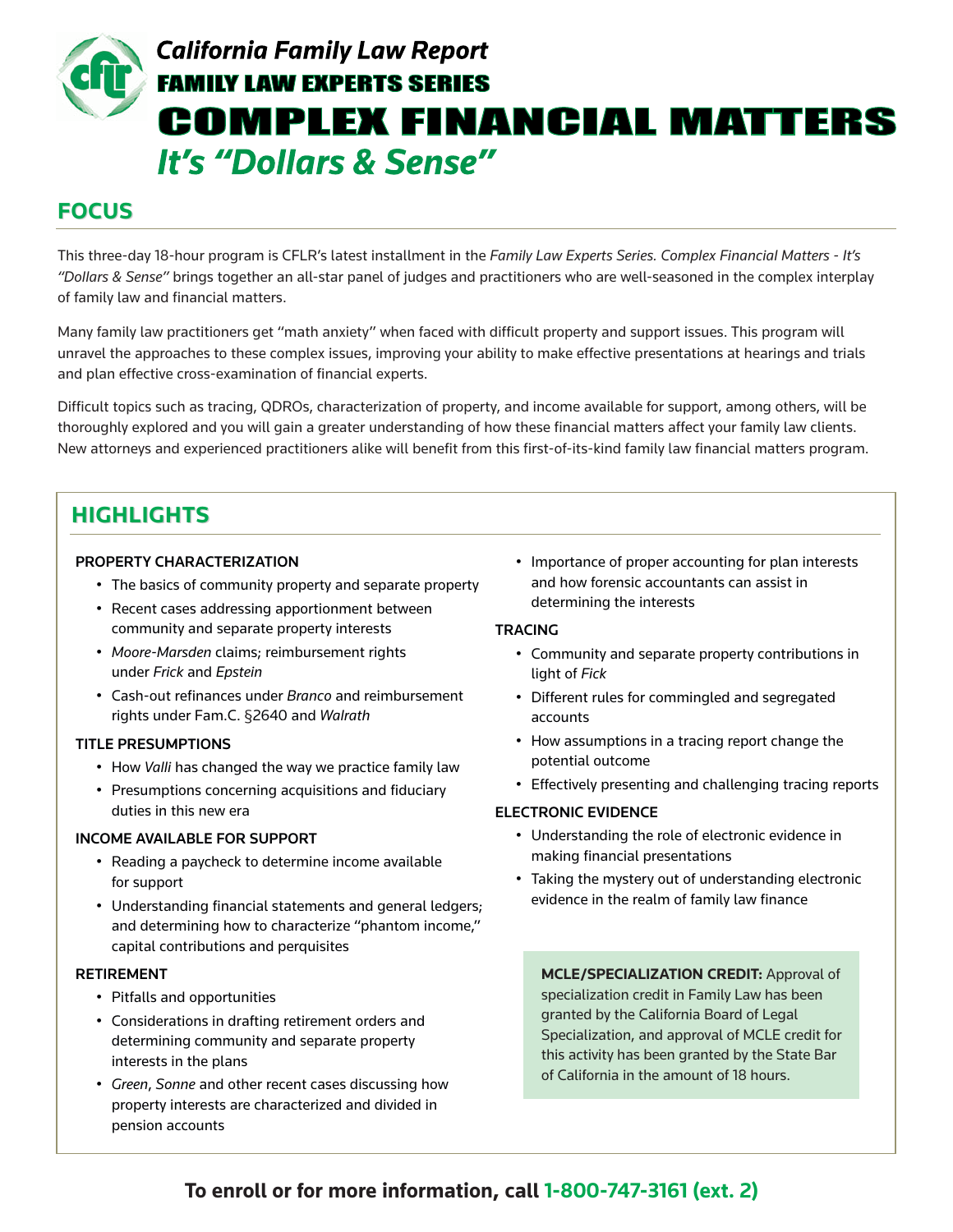### **ALL-STAR FACULTY ALL-STAR FACULTY**



**JUDGE THOMAS TRENT LEWIS** (Program Director) is Assistant Supervising Judge of the Los Angeles Superior Court Family Law Department. He is a Certified Family Law Specialist and, before taking the bench, practiced family law for over 28 years. Judge Lewis serves on the Judicial Council Family & Juvenile Law Advisory Committee and on the Family Law Education Committee for the Center for Judicial Education and Research. He is also President of the California Chapter of the Association of Family & Conciliation Courts and a Fellow of the American Academy of Matrimonial Lawyers (AAML). He was honored in 2010 by the Southern California Chapter of the AAML with its Outstanding Jurist Award. Judge Lewis is a contributing author of The Rutter Group's *California Practice Guide: Family Law*. He writes and teaches extensively in the family law field and participates regularly on basic and advanced level family law programs presented by The Rutter Group and California Family Law Report.



**ROBERT E. BLEVANS, CFLS,** received his Juris Doctorate in 1977 and was admitted to the California State Bar that year. He has been a Certified Family Law Specialist since 1983. Mr. Blevans is a Fellow of the American Academy of Matrimonial Lawyers and is a past President of the Northern California Chapter of the Academy. He is also a diplomat of the American College of Family Trial Lawyers. After practicing law for 18 years in Los Angeles, Mr. Blevans moved to the heart of the wine country, Napa, California, where he is a partner in the law firm of Blevans & Blevans, LLP. The firm has extensive experience in handling complex asset cases, particularly those involving issues of valuation and disposition of partnership, professional practices, closely held corporations, real property investments and related issues of support.



**JUSTICE DENNIS A. CORNELL** was a trial lawyer for 20 years and a Superior Court judge for nine years, and has been an appellate justice since 2000. He has been a certified family law specialist since 1980, and a fellow of the American Academy of Matrimonial Lawyers since 1982. Judge Cornell tried approximately 50 jury trials to verdict as a lawyer, and over 120 jury trials and several hundred court trials as a trial court judge. He was the lead appellate attorney on over 20 family law appeals resulting in 12 published decisions. He has argued family law cases in the California Supreme Court, California Courts of Appeal, the Ninth Circuit Court of Appeals, and the United States Supreme Court.



**GORDON D. CRUSE, CFLS,** has been engaged in the practice of law since December 1983 and has been a Certified Family Law Specialist since 1993. He is a Fellow of the American Academy of Matrimonial Lawyers as well as the International Academy of Matrimonial Lawyers. Mr. Cruse is listed in *Best Lawyers in America* in both Family Law litigation and Family Law mediation and has been selected as one of the *Best Lawyers in San Diego* each year since 2008. He is listed in *Super Lawyers* and continues to be listed in the Bar Register of Preeminent Lawyers. He was first listed in that registry 16 years ago. Mr. Cruse is Chair of the American Academy of Matrimonial Lawyers E-Discovery/ESI Committee and a co-Chair of the American Academy of Matrimonial Lawyers Council of Committee Chairs. Gordon's Martindale-Hubbell rating is "AV."



**RONALD S. GRANBERG, CFLS,** has been a Certified Family Law Specialist since 1987 and was President of the Association of Certified Family Law Specialists in 2006. He is a member of the American Academy of Matrimonial Lawyers and the International Academy of Matrimonial Lawyers. Mr. Granberg was the 2011 recipient of the Northern California Chapter of American Academy of Matrimonial Lawyers *Fellow of the Year Award*, the 2012 recipient of the Association of Certified Family Law Specialists *Hall of Fame Award*, and the 2013 co-recipient of the Southern California Chapter of American Academy of Matrimonial Lawyers *Family Law Person of the Year Award*. He has made presentations to numerous bar associations and organizations throughout California.



**JAMES A. HENNENHOEFER, CFLS,** is in his 40th year in practice. He is a Certified Family Law Specialist and a past President of the American Academy of Matrimonial Lawyers. Mr. Hennenhoefer holds the *Norby Award* from the San Diego County Judiciary and the *Family Law Person of the Year Award* for the Southern California Chapter. He is a diplomat in the American College of Family Law Trial Lawyers and a Fellow of the International Academy of Matrimonial Lawyers. Mr. Hennenhoefer is a graduate of the Georgetown Law Advanced ESI Academy and is also a graduate of the ASU Sandra Day O'Connor College of Law ESI Program, and the e-Discovery and Digital Evidence Conference and Symposium through the LawCLE Center.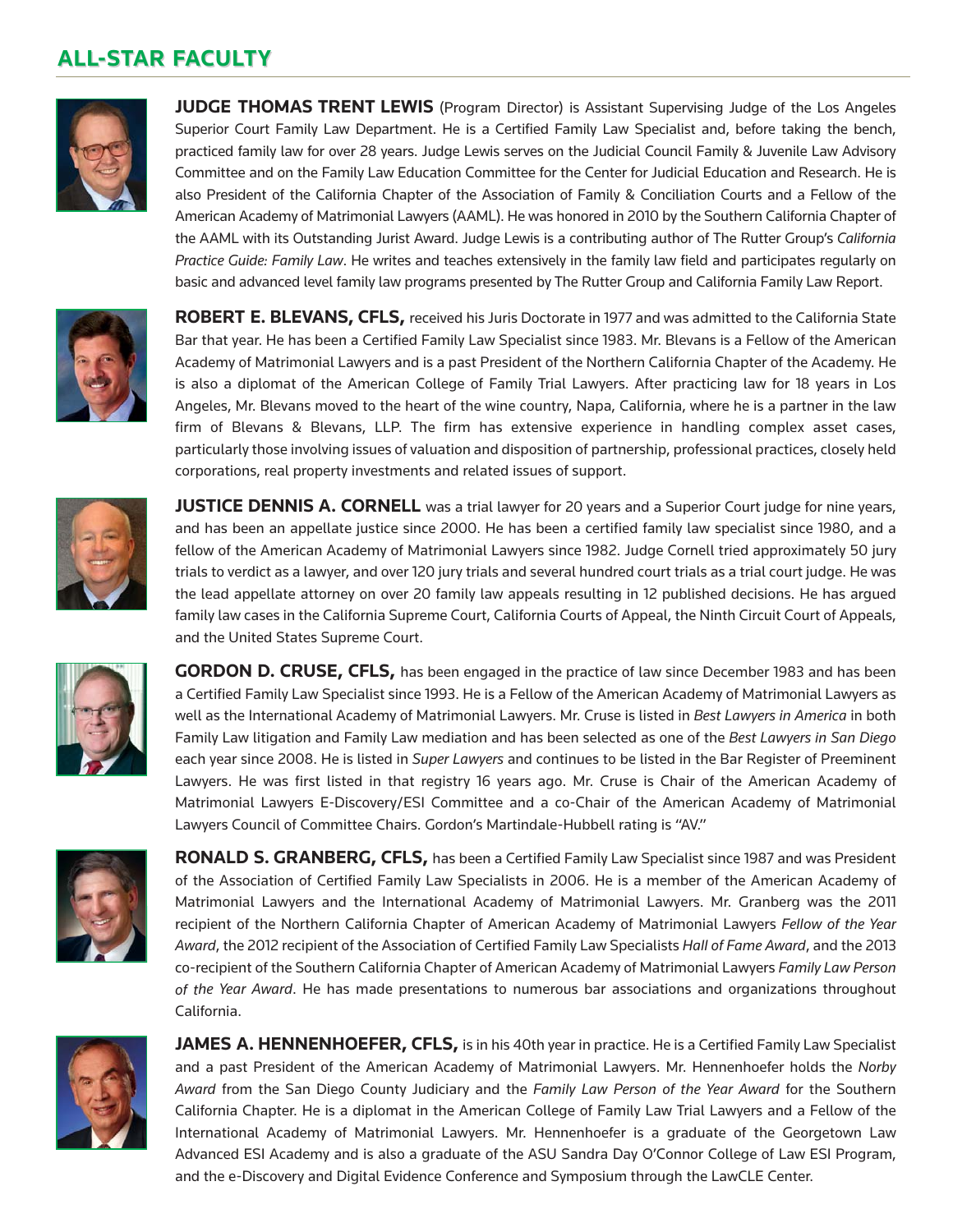

**MARC PETER KAPLAN, CFLS,** is a Certified Family Law Specialist with over 30 years' CPA and forensic experience. He has a unique practice serving exclusively as a dedicated neutral as well as Special Master/Referee, Mediator, Arbitrator or Privately Compensated Temporary Judge. His mission statement is to resolve cases, educate the bench and bar on family law financial issues and promote civility among attorneys.



**ANNE C. KILEY, CFLS,** has been practicing law since 1990 and is a Certified Family Law Specialist. Her Martindale-Hubbell rating is "AV," signifying the highest level of professional excellence and ethical standards. She has also been recognized as a Southern California *Super Lawyer* by the Los Angeles Times Magazine since 2005, and has been included in *Best Lawyers in America* since 2007. Ms. Kiley is a member of the American Academy of Matrimonial Lawyers. She has served on the board of Levitt and Quinn, a nonprofit firm providing family law services to low-income families in Los Angeles, and on the Judge Pro Tem panel for the Los Angeles Superior Court Family Law Departments. She was a Visiting Clinical Professor of Law at the University of Southern California Law School in the Fall of 2003, and taught Family Law at The University of Southern California Law School in 2007 and 2008.



**RICHARD R. MUIR** specializes in QDROs, pension, disability, family wealth transfer vehicles, and taxation issues in divorce. He has been a court appointed expert in over 7,500 matters and has prepared over 10,000 QDROs. Mr. Muir has been a speaker at various seminars on QDROS, ERISA, tax issues related to divorce, and compensation plans, among others. He received a Bachelor's degree from Albion College, and a J.D. (cum laude) and L.L.M in Taxation from the University of San Diego School of Law.



**JUDGE MAREN E. NELSON** has been on the family law bench in Los Angeles since 2004. Before taking the bench, Judge Nelson had wide-ranging experience both as a trial lawyer and as a manager of complex class action litigation. She represented issuers and underwriters in securities-related litigation, lenders in complex commercial litigation, and employers in labor litigation. She regularly appeared in arbitrations before the National Association of Securities Dealers and the New York Stock Exchange and represented individuals and corporations in investigations instituted by the Securities and Exchange Commission, the California Department of Corporations, and self-regulatory organizations. In 2008, Judge Nelson received the *Distinguished Jurist Award* from the Southern California Chapter of the American Academy of Matrimonial Lawyers.



**LOUISE NIXON** has practiced law since 1994. Her practice focuses on retirement benefits, specifically determining the community or marital interest in pension benefits earned through employment and in consulting and/or drafting appropriate orders for the division and disposition of those interests. Ms. Nixon is founder and president of QDRO Counsel Inc., a professional law corporation. She received her B.A. from the University of California, Davis in 1984 and her J.D. from Whittier Law School in 1993. Before she began her legal career, Ms. Nixon worked as a legislative aide in Washington, D.C. and as public relations director for the Los Angeles World Affairs Council.



**DAVID J. SWAN, CPA/ABV,** is a Certified Public Accountant licensed in the State of California. He is a current member of the California Society of CPAs and the American Institute of Certified Public Accountants (AICPA) and holds the AICPA "Accredited in Business Valuation" (ABV) certification. He also holds the newly created "Certified in Financial Forensics" (CFF) credential offered by the AICPA. Mr. Swan lectures on litigation and management issues for the California CPA Educational Foundation, the American Institute of Certified Public Accountants Divorce Conference, the Continuing Judicial Studies Program, and CFLR.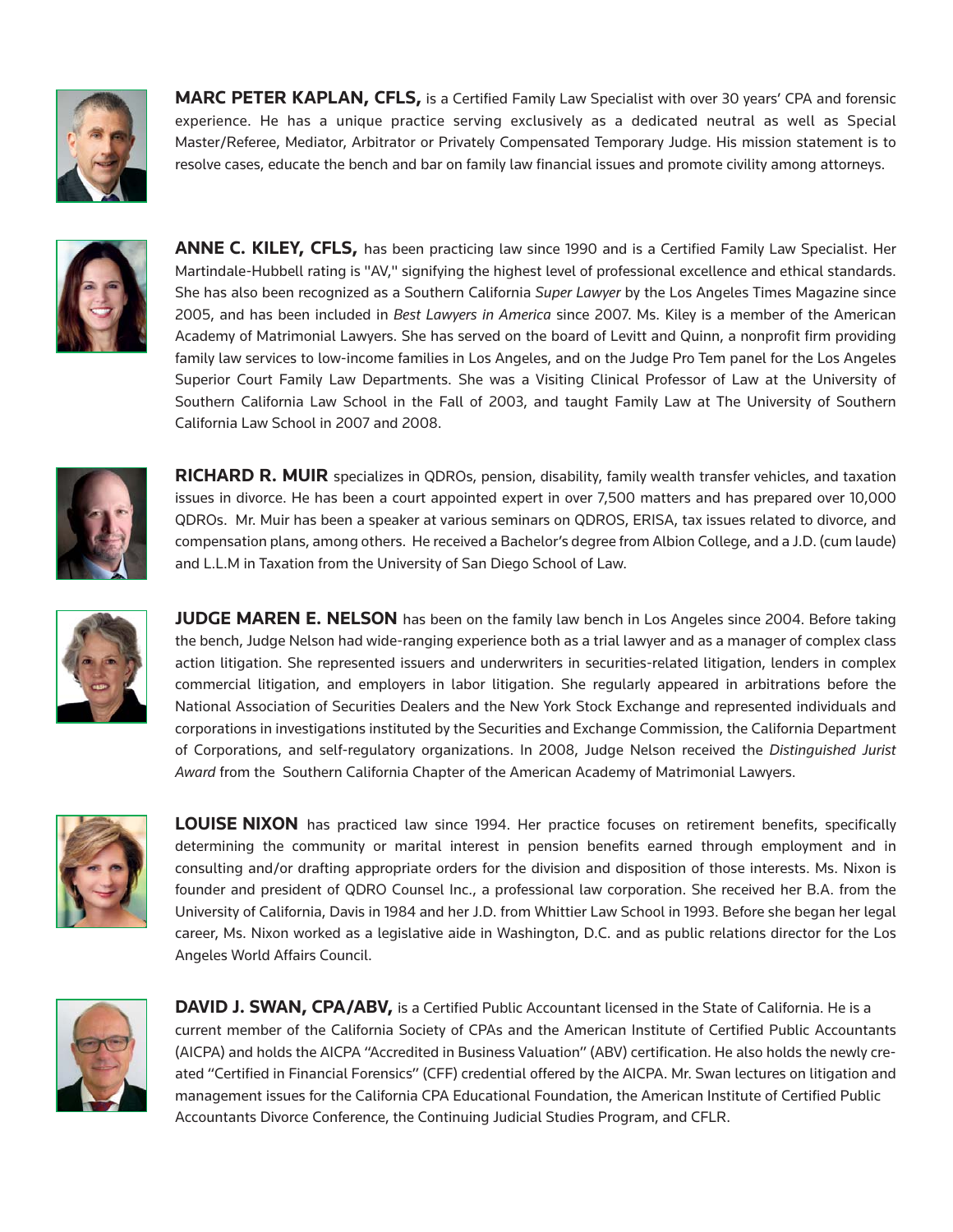## **PROGRAM COURSE MATERIALS PROGRAM COURSE MATERIALS**

Course materials consist of a complete version of all slides used by the presenters, plus other supplemental materials. Enrollees can elect to receive printed course materials OR course materials on a USB drive, which allows you to save them to your hard drive and take notes directly next to the material covered. Enrollees must bring their laptop to the program in order to use the USB drive. See enrollment form to make your selection.



## *AVAILABLE AT SPECIAL PRICES TO SEMINAR ENROLLEES*

## *THE RUTTER GROUP CALIFORNIA PRACTICE GUIDE* FAMILY LAW

**by Judge William P. Hogoboom** (Ret.) **and Justice Donald B. King** (Ret.) **Contributing Authors: Judge Kenneth A. Black** (Ret.)**, Judge Thomas Trent Lewis** (2012 update)**, Bruce E. Cooperman and Michael Asimow**

Judge and attorney experts take you step-by-step through domestic relations and dissolution practice under the Family Code. Key cites to applicable statutes, statewide and local rules of court, and cases. Beginning with client intake and commencing the action, coverage includes pendente lite orders, spousal and child support, custody/visitation, community property, agreements, tax concerns, OSC and motion hearings, contested trials, post-trial motions and appeals, modification and enforcement. **This title is updated annually for subscribers by replacement pages.**

- First Client Interview
- Choosing Appropriate Status Relief
- Commencing the Proceedings
- Response and Postpetition Matters
- Orders Pending Trial
- Child and Spousal/ Domestic Partner Support
- Custody and Visitation
- Marital Property and Debts
- **CHAPTERS**
	- Premarital, Marital and Marital Settlement Agreements
	- Tax Aspects of Marriage Termination
	- Trial Preparation
	- Default and Uncontested Hearings
	- Contested Trials
	- Attorney Fees, Costs and Sanctions
	- Dismissals, Statements of Decision and Judgments



#### **3 VOLUMES**

- Special Enrollee Price.............\$275
- Regular Price.........................\$638

*Price includes shipping; add applicable sales tax.*

- Challenging the Judgment: Motions, Appeals and Writs
- Modification of Orders and Judgments
- Enforcement of Orders and Judgments • Termination of Invalid Marriage/Domestic Partnership
- Nonmarital Cohabitation and Domestic Partnerships

## *THE RUTTER GROUP CALIFORNIA PRACTICE GUIDE* FAMILY LAW FORMS

This essential companion to TRG's *California Practice Guide: Family Law* contains over 250 practice-tested forms (both Judicial Council and attorney-drafted), cross-referenced to the chapters of the Practice Guide for the substantive law and procedure. Petitions, responses, pendente lite and postjudgment requests for orders, along with accompanying declarations and points and authorities, are included, plus QDROs, agreements, questionnaires, checklists, and tax forms. **This title is updated annually for subscribers by replacement pages.**



#### **2 VOLUMES**

|                                                   | ■ Special Enrollee Price\$150 |  |  |
|---------------------------------------------------|-------------------------------|--|--|
|                                                   | ■ Regular Price\$297          |  |  |
| Price includes shinning: add annlicable sales tax |                               |  |  |

**To order or for more information, call 1-800-747-3161 (ext. 2)**